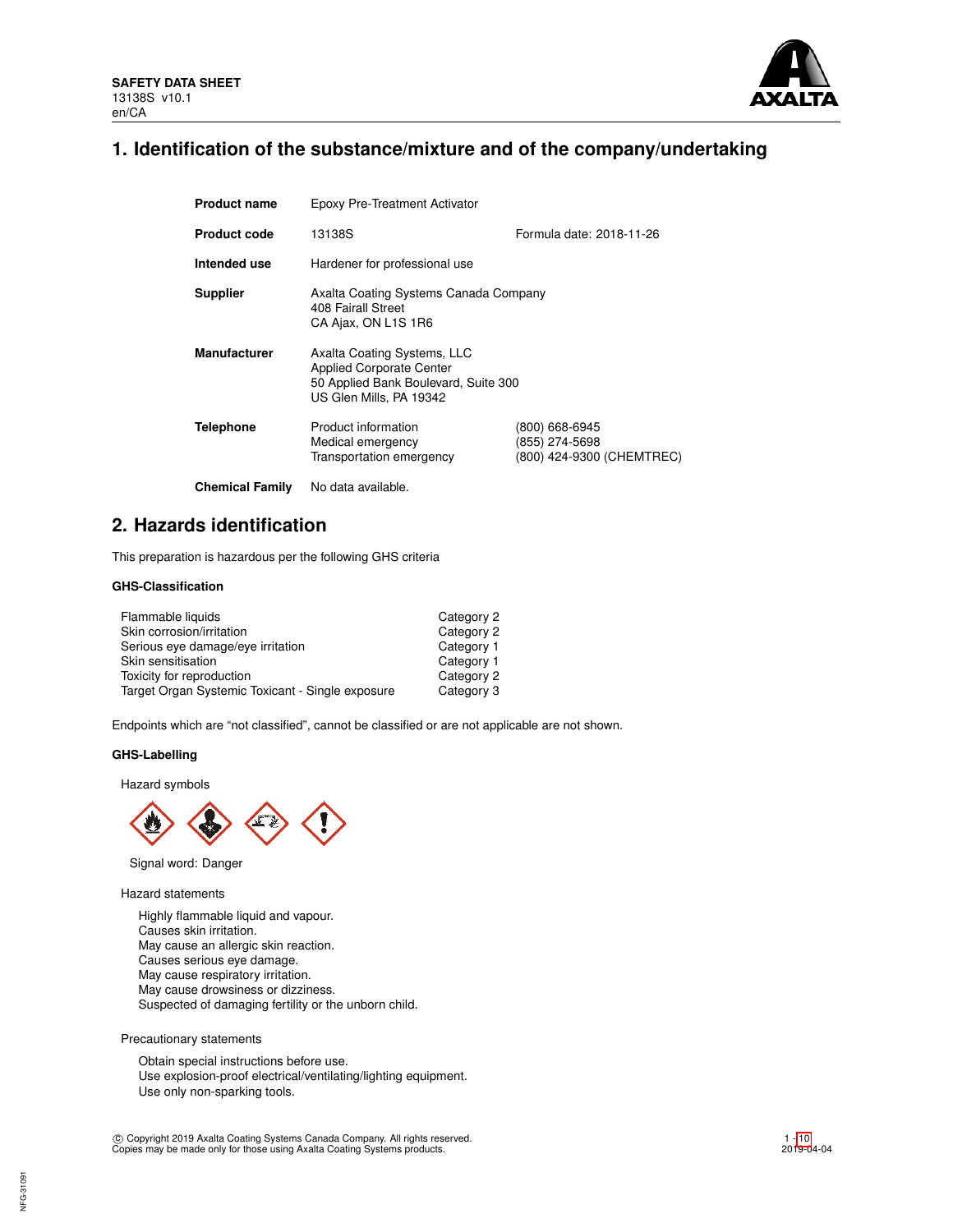

Use only outdoors or in a well-ventilated area. Contaminated work clothing should not be allowed out of the workplace. Wear protective gloves/protective clothing/eye protection/face protection. IF ON SKIN: Wash with plenty of soap and water. IF INHALED: Remove person to fresh air and keep comfortable for breathing. IF IN EYES: Rinse cautiously with water for several minutes. Remove contact lenses, if present and easy to do. Continue rinsing. Immediately call a POISON CENTER/doctor. Specific treatment (see supplemental first aid instructions on this label). If skin irritation or rash occurs: Get medical advice/ attention. Store in a well-ventilated place. Keep container tightly closed. Store locked up. Dispose of contents/container in accordance with local regulations. Keep away from heat, hot surfaces, sparks, open flames and other ignition sources. No smoking. Ground and bond container and receiving equipment. Take action to prevent static discharges. Avoid breathing dust/ fume/ gas/ mist/ vapours/ spray. IF ON SKIN (or hair): Take off immediately all contaminated clothing. Rinse skin with water or shower. Take off immediately all contaminated clothing and wash it before reuse.

#### **Other hazards which do not result in classification**

Intentional misuse by deliberately concentrating and inhaling the contents may be harmful or fatal.

#### **The following percentage of the mixture consists of ingredient(s) with unknown acute toxicity:**  $0 %$

# **3. Composition/information on ingredients**

Mixture of synthetic resins and solvents

#### **Components**

| CAS-No.        | Chemical name                                             | Concentration |
|----------------|-----------------------------------------------------------|---------------|
| 78-83-1        | Isobutyl alcohol                                          | 45 - 70%      |
| $108 - 10 - 1$ | Methyl isobutyl ketone                                    | 27.0%         |
| $90 - 72 - 2$  | 2,4,6-tri((dimethylamino)methyl) phenol                   | $1 - 5%$      |
| 1760-24-3      | N-beta-(aminoethyl)-gamma-<br>aminopropyltrimethoxysilane | $1 - 5%$      |
| 69-72-7        | Salicylic acid                                            | $0.5 - 1.5%$  |
| 67-56-1        | Methyl alcohol                                            | $0.1 - 1.0\%$ |

Actual concentration ranges withheld as a trade secret. Non-regulated ingredients 1 - 5%

## **4. First aid measures**

#### **Eye contact**

Remove contact lenses. Irrigate copiously with clean, fresh water for at least 15 minutes, holding the eyelids apart. Seek medical advice.

### **Skin contact**

 c Copyright 2019 Axalta Coating Systems Canada Company. All rights reserved. Copies may be made only for those using Axalta Coating Systems products.

NFG-3109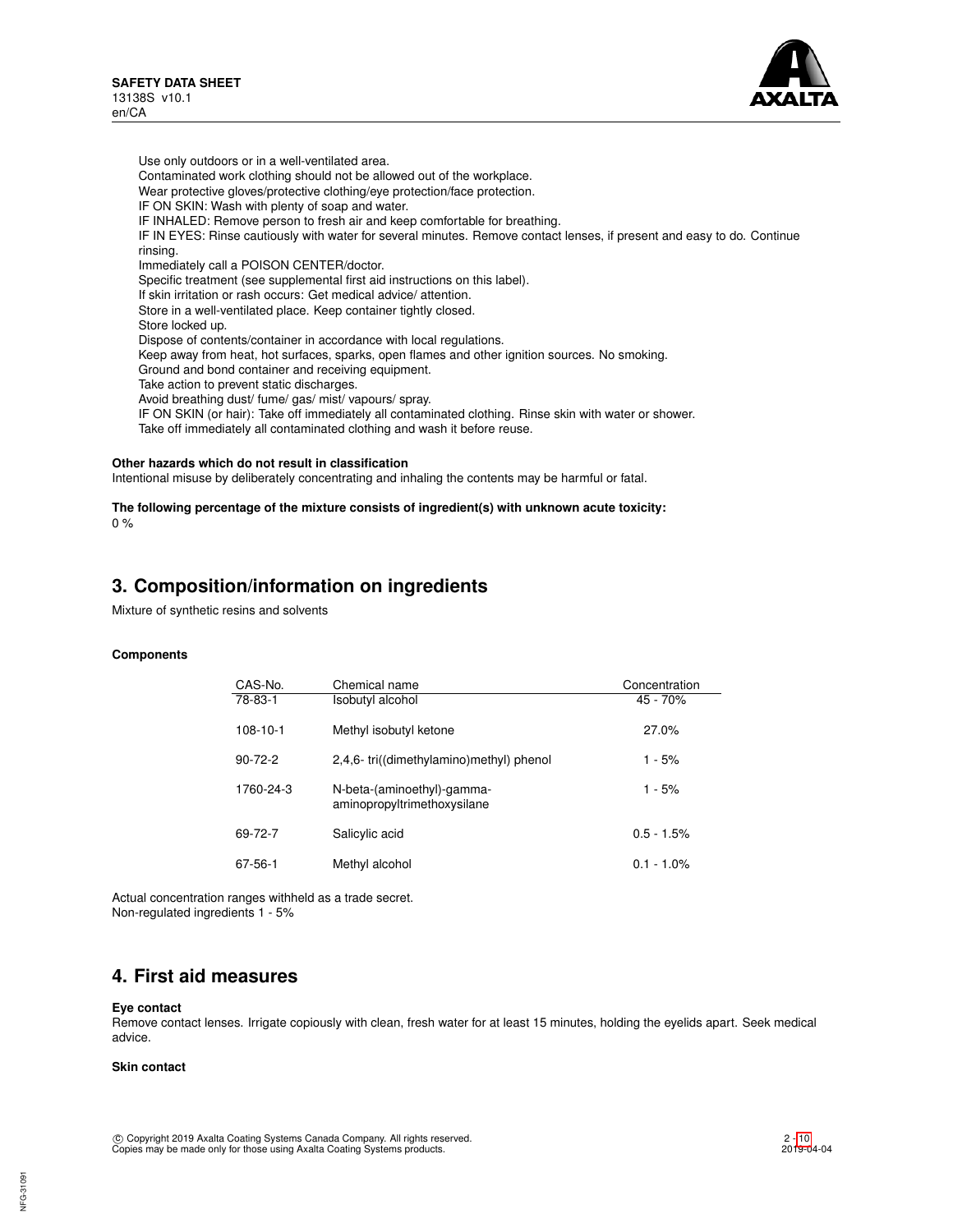

Do NOT use solvents or thinners. Take off all contaminated clothing immediately. Wash skin thoroughly with soap and water or use recognized skin cleanser. If skin irritation persists, call a physician.

#### **Inhalation**

Avoid inhalation of vapour or mist. Move to fresh air in case of accidental inhalation of vapours. If breathing is irregular or stopped, administer artificial respiration. If unconscious place in recovery position and seek medical advice. If symptoms persist, call a physician.

#### **Ingestion**

If swallowed, seek medical advice immediately and show this safety data sheet (SDS) or product label. Do NOT induce vomiting. Keep at rest.

#### **Most Important Symptoms/effects, acute and delayed**

#### **Inhalation**

May cause nose and throat irritation. May cause nervous system depression characterized by the following progressive steps: headache, dizziness, nausea, staggering gait, confusion, unconsciousness. Reports have associated repeated and prolonged overexposure to solvents with permanent brain and nervous system damage.

#### **Ingestion**

May result in gastrointestinal distress.

#### **Skin or eye contact**

May cause irritation or burning of the eyes. Repeated or prolonged liquid contact may cause skin irritation with discomfort and dermatitis.

### **Indication of Immediate medical attention and special treatment needed if necessary**

No data available on the product. See section 3 and 11 for hazardous ingredients found in the product.

## **5. Firefighting measures**

#### **Suitable extinguishing media**

Universal aqueous film-forming foam, Carbon dioxide (CO2), Dry chemical

#### **Extinguishing media which shall not be used for safety reasons**

High volume water jet

### **Hazardous combustion products**

CO, CO2, smoke, and oxides of any heavy metals that are reported in "Composition, Information on Ingredients" section.

#### **Fire and Explosion Hazards**

Flammable liquid. Vapor/air mixture will burn when an ignition source is present.

#### **Special Protective Equipment and Fire Fighting Procedures**

Full protective flameproof clothing should be worn as appropriate. Wear self-contained breathing apparatus for firefighting if necessary. In the event of fire, cool tanks with water spray. Do not allow run-off from fire fighting to enter public sewer systems or public waterways.

## **6. Accidental release measures**

### **Procedures for cleaning up spills or leaks**

Ventilate area. Remove sources of ignition. Prevent skin and eye contact and breathing of vapor. Wear a properly fitted air-purifying respirator with organic vapor cartridges (NIOSH approved TC-23C), eye protection, gloves and protective clothing. Confine, remove with inert absorbent, and dispose of properly.

#### **Environmental precautions**

Do not let product enter drains. Notify the respective authorities in accordance with local law in the case of contamination of rivers, lakes or waste water systems.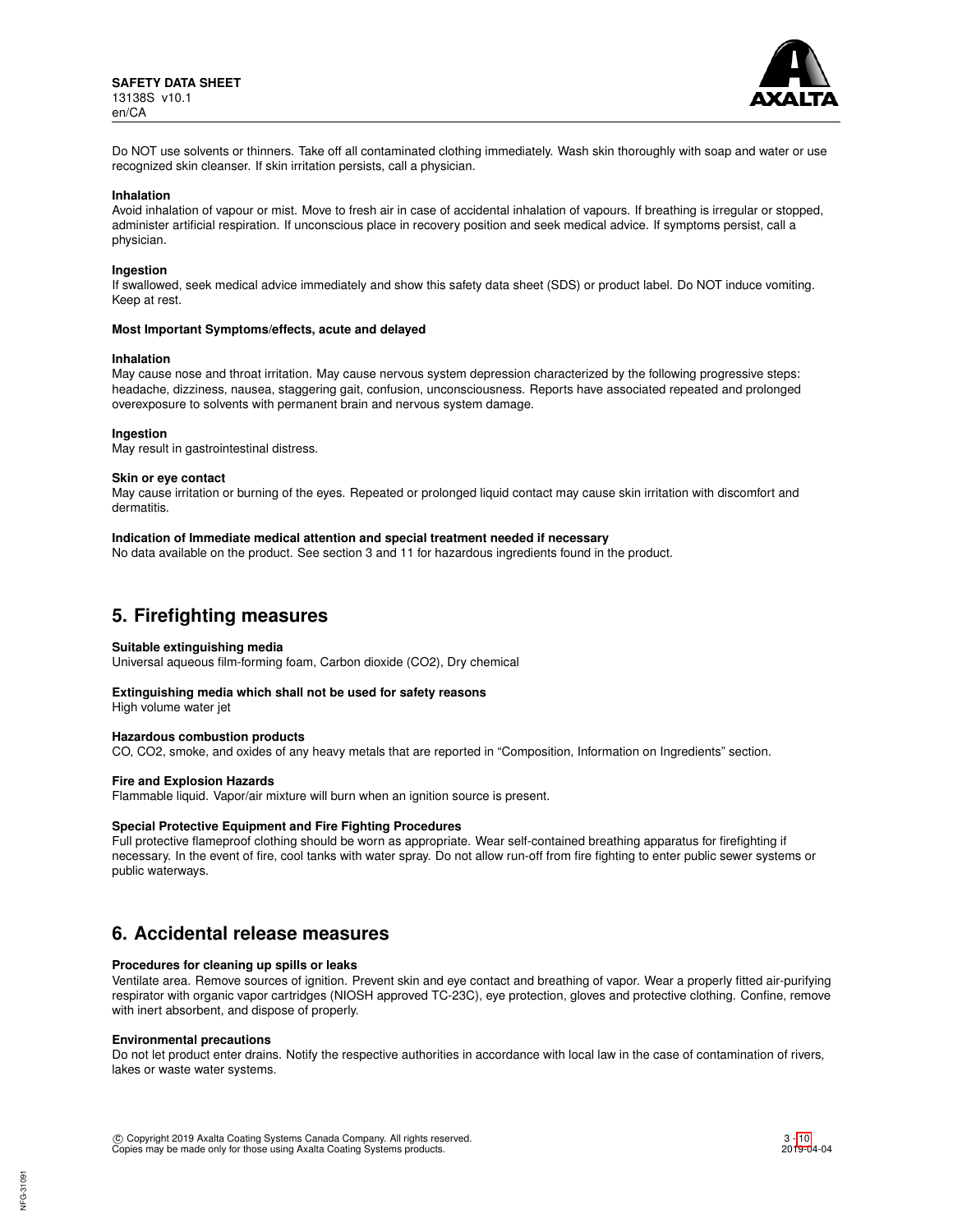

# **7. Handling and storage**

## **Precautions for safe handling**

Observe label precautions. Keep away from heat, sparks, flame, static discharge and other sources of ignition. VAPORS MAY CAUSE FLASH FIRE. Close container after each use. Ground containers when pouring. Do not transfer contents to bottles or unlabeled containers. Wash thoroughly after handling and before eating or smoking. Do not store above 49 °C (120 °F). If material is a coating: do not sand, flame cut, braze or weld dry coating without a NIOSH approved air purifying respirator with particulate filters or appropriate ventilation , and gloves. Combustible dust clouds may be created where operations produce fine material (dust). Avoid formation of significant deposits of material as they may become airborne and form combustible dust clouds. Build up of fine material should be cleaned using gentle sweeping or vacuuming in accordance with best practices. Cleaning methods (e.g. compressed air) which can generate potentially combustible dust clouds should not be used.

### **Advice on protection against fire and explosion**

Solvent vapours are heavier than air and may spread along floors. Vapors may form explosive mixtures with air and will burn when an ignition source is present. Always keep in containers of same material as the original one. Never use pressure to empty container: container is not a pressure vessel. The accumulation of contaminated rags may result in spontaneous combustion. Good housekeeping standards and regular safe removal of waste materials will minimize the risks of spontaneous combustion and other fire hazards.

### **Storage**

#### **Requirements for storage areas and containers**

Observe label precautions. Store in a dry, well ventilated place away from sources of heat, ignition and direct sunlight. No smoking. Prevent unauthorized access. Containers which are opened must be carefully resealed and kept upright to prevent leakage.

#### **Advice on common storage**

Store separately from oxidizing agents and strongly alkaline and strongly acidic materials.

# **8. Exposure controls/personal protection**

### **Engineering controls and work practices**

Provide adequate ventilation.This should be achieved by a good general extraction and -if practically feasible- by the use of a local exhaust ventilation.If these are not sufficient to maintain concentrations of particulates and solvent vapour below the OEL, suitable respiratory protection must be worn.

#### **National occupational exposure limits**

| CAS-No.        | Chemical name          | Source Time  | Type        | Value                 | Note               |
|----------------|------------------------|--------------|-------------|-----------------------|--------------------|
| 78-83-1        | Isobutyl alcohol       | ACGIH 8 hr   | <b>TWA</b>  | 50 ppm                |                    |
|                |                        | OSHA 8 hr    | <b>TWA</b>  | $100$ ppm             |                    |
| $108 - 10 - 1$ | Methyl isobutyl ketone | ACGIH 15 min | <b>STEL</b> | 75 ppm                |                    |
|                |                        | ACGIH 8 hr   | <b>TWA</b>  | 20 ppm                |                    |
|                |                        | OSHA 8 hr    | <b>TWA</b>  | $100$ ppm             |                    |
| 69-72-7        | Salicylic acid         | OSHA 8 hr    | <b>TWA</b>  | $15 \,\mathrm{mq/m}$  | <b>Total Dust</b>  |
|                |                        | OSHA 8 hr    | <b>TWA</b>  | $5 \,\mathrm{mq/m}$ 3 | Respirable<br>Dust |
| 67-56-1        | Methyl alcohol         | ACGIH 15 min | <b>STEL</b> | $250$ ppm             | Skin               |
|                |                        | ACGIH 8 hr   | <b>TWA</b>  | $200$ ppm             | Skin               |
|                |                        | OSHA 8 hr    | <b>TWA</b>  | $200$ ppm             |                    |

## **Glossary**

CEIL Ceiling exposure limit

STEL Short term exposure limit<br>TWA Time weighted average

Time weighted average TWAE Time-Weighted Average

## **Protective equipment**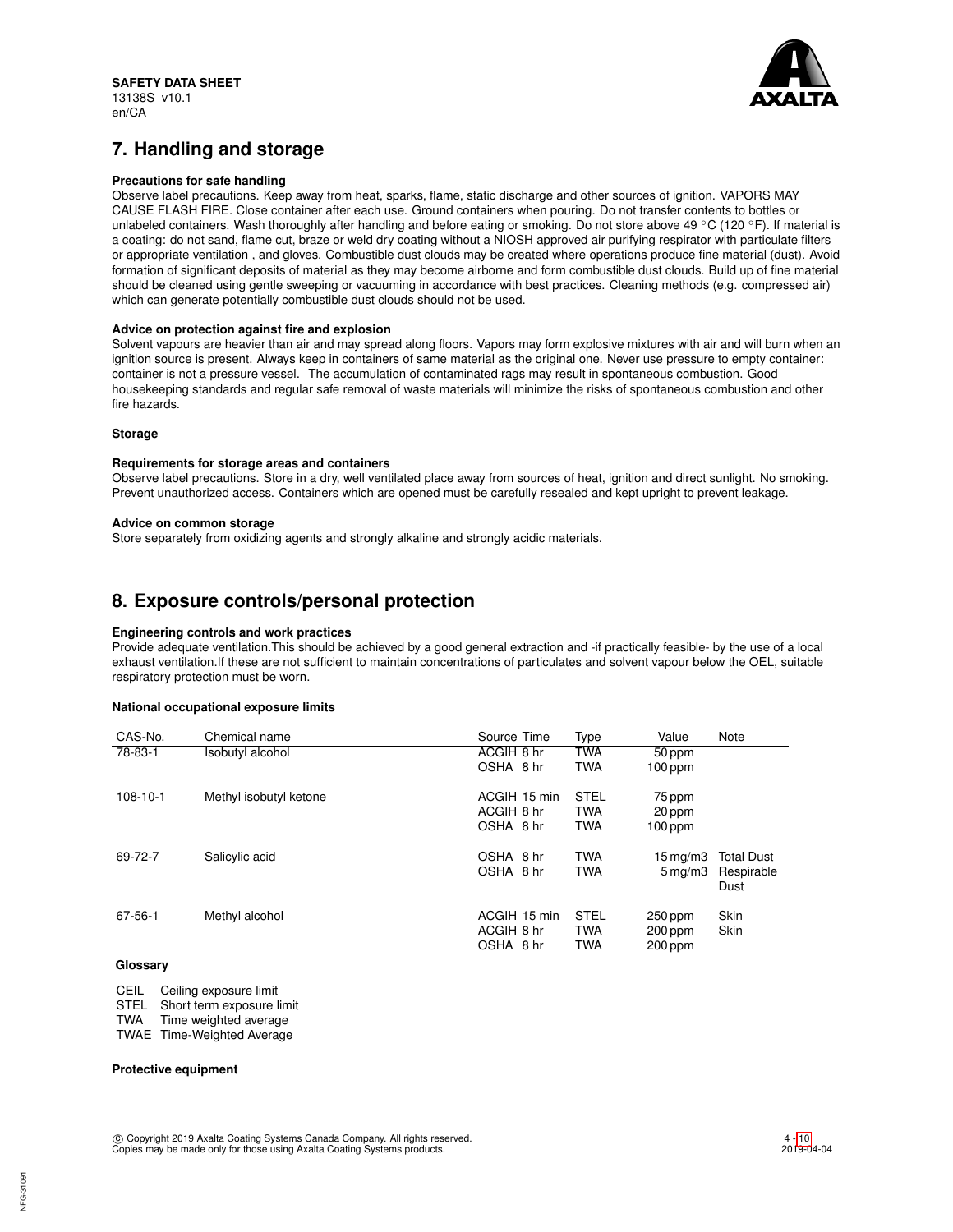

Personal protective equipment should be worn to prevent contact with eyes, skin or clothing.

### **Respiratory protection**

Do not breathe vapors or mists. Wear a properly fitted air-purifying respirator with organic vapor cartridges (NIOSH approved TC-23C) and particulate filter (NIOSH TC-84A) during application and until all vapors and spray mists are exhausted. In confined spaces, or in situations where continuous spray operations are typical, or if proper air-purifying respirator fit is not possible, wear a positive pressure, supplied-air respirator (NIOSH TC-19C). In all cases, follow respirator manufacturer's directions for respirator use. Do not permit anyone without protection in the painting area.

#### **Eye protection**

Desirable in all industrial situations. Goggles are preferred to prevent eye irritation. If safety glasses are substituted, include splash guard or side shields.

### **Skin and body protection**

Neoprene gloves and coveralls are recommended.

#### **Hygiene measures**

Wash skin thoroughly with soap and water or use recognized skin cleanser. Do NOT use solvents or thinners.

#### **Environmental exposure controls**

Do not let product enter drains.

# **9. Physical and chemical properties**

### **Appearance**

**Form:** liquid **Colour:** clear

| Flash point                                    | $20\,^{\circ}\mathrm{C}$  |                  |
|------------------------------------------------|---------------------------|------------------|
| Lower Explosive Limit                          | $1.1\%$                   |                  |
| <b>Upper Explosive Limit</b>                   | 10.6%                     |                  |
| Evaporation rate                               | Slower than Ether         |                  |
| Vapor pressure of principal solvent            | 11.7 hPa                  |                  |
| Solubility of Solvent In Water                 | moderate                  |                  |
| Vapor density of principal solvent $(Air = 1)$ | 2.55                      |                  |
| Approx. Boiling Range                          | $106\,^{\circ}\mathrm{C}$ |                  |
| Approx. Freezing Range                         | $-108 - -36$ °C           |                  |
| Gallon Weight (lbs/gal)                        | 6.87                      |                  |
| <b>Specific Gravity</b>                        | 0.82                      |                  |
| Percent Volatile By Volume                     | 91.31%                    |                  |
| Percent Volatile By Weight                     | 88.86%                    |                  |
| Percent Solids By Volume                       | 8.69%                     |                  |
| Percent Solids By Weight                       | 11.14%                    |                  |
| pH (waterborne systems only)                   | Not applicable            |                  |
| Partition coefficient: n-octanol/water         | No data available         |                  |
| Ignition temperature                           | $415^{\circ}$ C           | <b>DIN 51794</b> |
| Decomposition temperature                      | Not applicable.           |                  |
| Viscosity (23 $\rm ^{\circ}C)$                 | Not applicable.           | ISO 2431-1993    |

# **10. Stability and reactivity**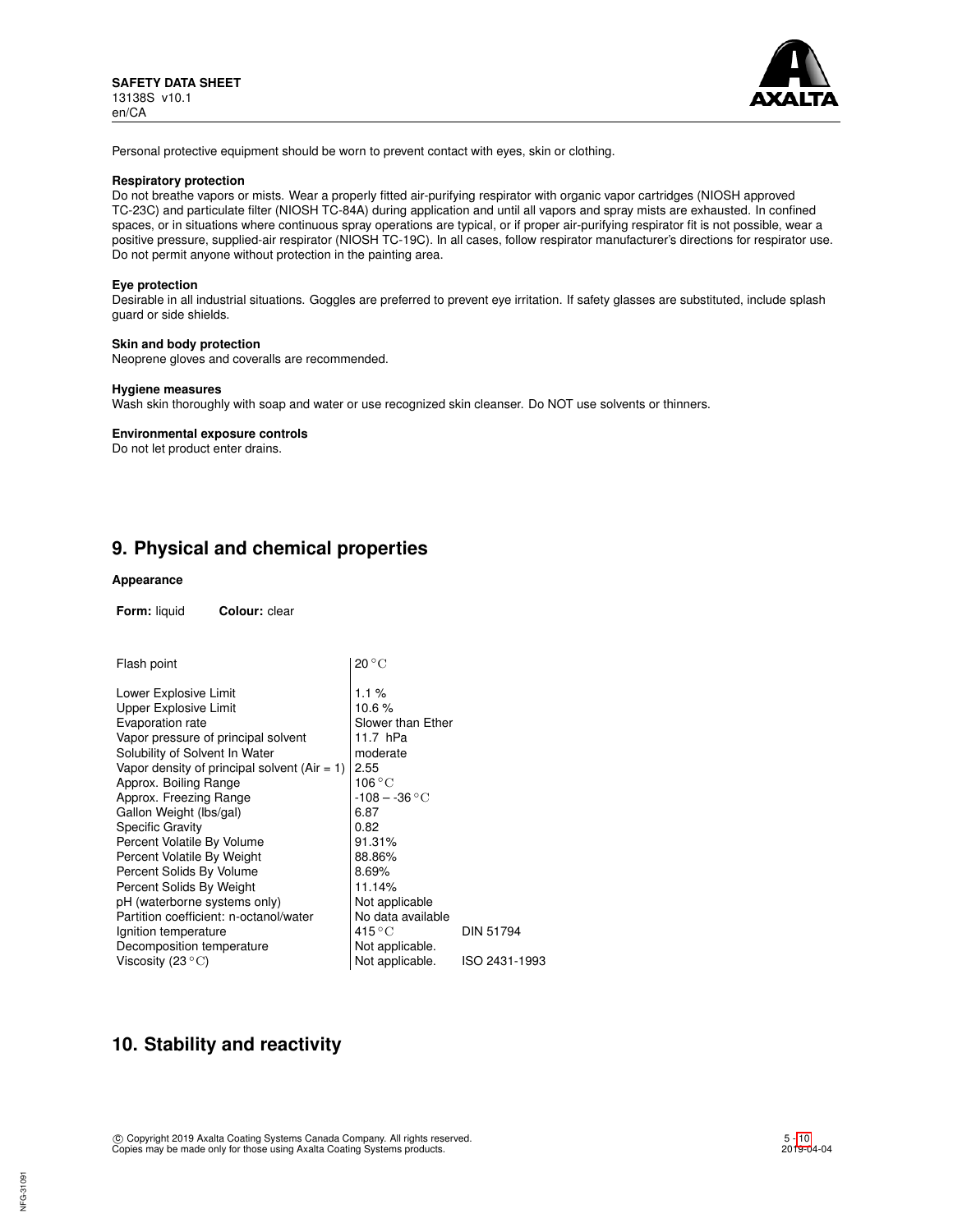

## **Stability**

Stable

## **Conditions to avoid**

Stable under recommended storage and handling conditions (see section 7).

## **Materials to avoid**

None reasonably foreseeable.

### **Hazardous decomposition products**

When exposed to high temperatures may produce hazardous decomposition products such as carbon monoxide and dioxide, smoke, oxides of nitrogen.

### **Hazardous Polymerization**

Will not occur.

## **Sensitivity to Static Discharge**

Solvent vapors in air may explode if static grounding and bonding is not used during transfer of this product.

### **Sensitivity to Mechanical Impact**

None known.

# **11. Toxicological information**

### **Information on likely routes of exposure**

#### **Inhalation**

May cause nose and throat irritation. May cause nervous system depression characterized by the following progressive steps: headache, dizziness, nausea, staggering gait, confusion, unconsciousness. Reports have associated repeated and prolonged overexposure to solvents with permanent brain and nervous system damage.

### **Ingestion**

May result in gastrointestinal distress.

#### **Skin or eye contact**

May cause irritation or burning of the eyes. Repeated or prolonged liquid contact may cause skin irritation with discomfort and dermatitis.

**Delayed and immediate effects and also chronic effects from short and long term exposure:**

**Acute oral toxicity** Not classified according to GHS criteria

## **Acute dermal toxicity**

Not classified according to GHS criteria

**Acute inhalation toxicity** Not classified according to GHS criteria

**Skin corrosion/irritation**

Isobutyl alcohol Category 2 Methyl isobutyl ketone **Category 3** 2,4,6- tri((dimethylamino)methyl) phenol Category 2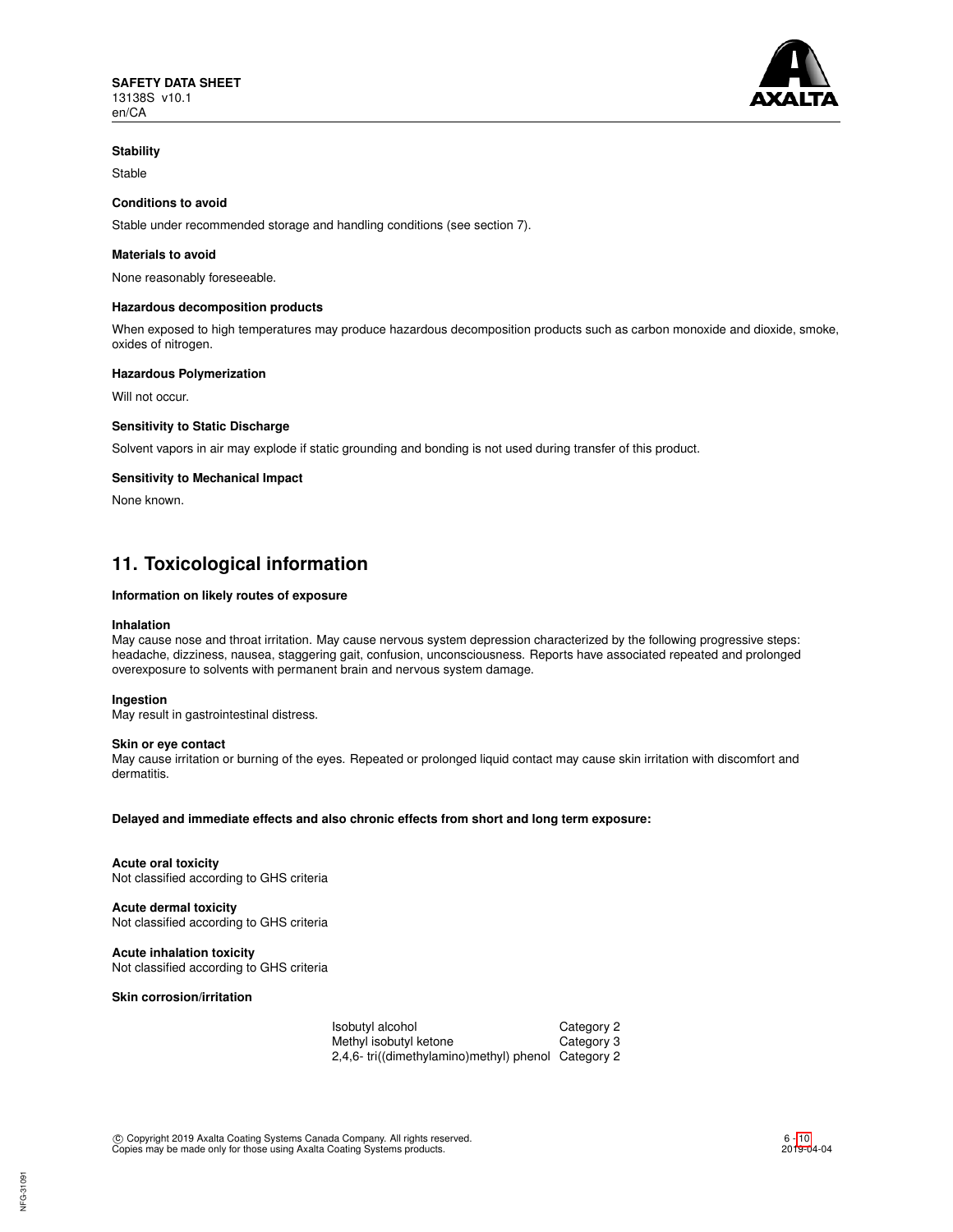

### **Serious eye damage/eye irritation**

| Isobutyl alcohol                                      | Category 1  |
|-------------------------------------------------------|-------------|
| Methyl isobutyl ketone                                | Category 2A |
| 2,4,6-tri((dimethylamino)methyl) phenol               | Category 2A |
| N-beta-(aminoethyl)-gamma-aminopropyltrimethoxysilane | Category 1  |
| Salicylic acid                                        | Category 1  |

#### **Respiratory sensitisation**

Not classified according to GHS criteria

#### **Skin sensitisation**

N-beta-(aminoethyl)-gamma-aminopropyltrimethoxysilane Category 1

**Germ cell mutagenicity** Not classified according to GHS criteria

**Carcinogenicity** Not classified according to GHS criteria

**Toxicity for reproduction**

Salicylic acid Category 2

**Target Organ Systemic Toxicant - Single exposure** No data available.

**Target Organ Systemic Toxicant - Repeated exposure** Not classified according to GHS criteria

**Aspiration toxicity** Not classified according to GHS criteria

# **Numerical measures of toxicity (acute toxicity estimation (ATE),etc. )**

No information available.

### **Symptoms related to the physical, chemical and toxicological characteristics**

Exposure to component solvents vapours concentration in excess of the stated occupational exposure limit may result in adverse health effect such as mucous membrane and respiratory system irritation and adverse effect on kidney, liver and central nervous system. Symptoms and signs include headache, dizziness, fatigue, muscular weakness, drowsiness and in extreme cases, loss of consciousness. Through skin resorbtion, solvents can cause some of the effects described here. Repeated or prolonged contact with the preparation may cause removal of natural fat from the skin resulting in non-allergic contact dermatitis and absorption through the skin. The liquid splashed in the eyes may cause irritation and reversible damage.

# **12. Ecological information**

There are no data available on the product itself. The product should not be allowed to enter drains or watercourses.

# **13. Disposal considerations**

#### **Provincial Waste Classification**

Check appropriate provincial and local waste disposal regulations for proper classifications.

#### **Waste Disposal Method**

Do not allow material to contaminate ground water systems. Incinerate or otherwise dispose of waste material in accordance with Federal, State, Provincial, and local requirements. Do not incinerate in closed containers.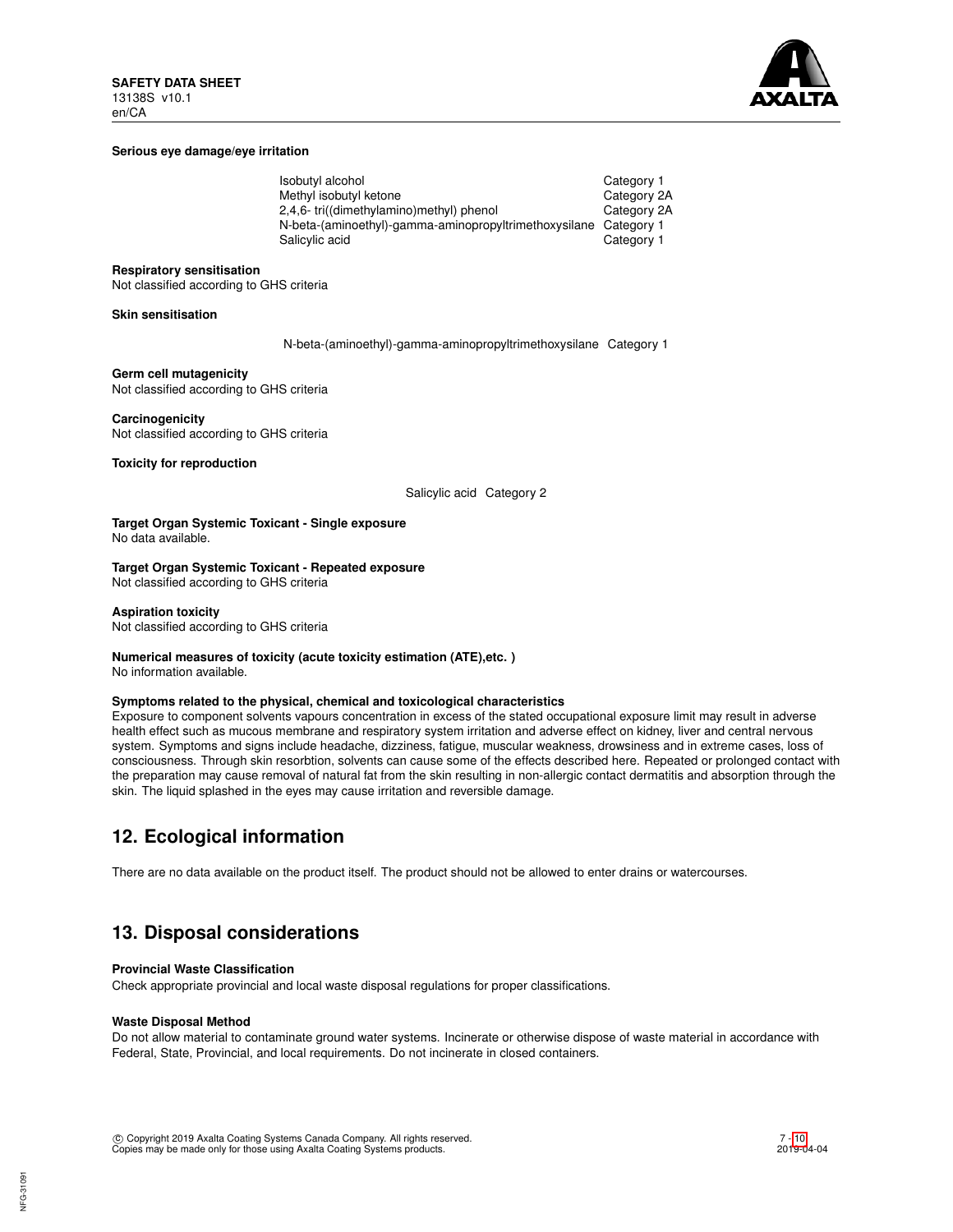

# **14. Transport information**

**International transport regulations**

| IMDG (Sea transport)<br>UN number:<br>Proper shipping name:      | 1263<br>PAINT RELATED MATERIAL |
|------------------------------------------------------------------|--------------------------------|
| Hazard Class:                                                    | 3                              |
| Subsidiary Hazard Class:                                         | Not applicable.                |
| Packing group:                                                   | н                              |
| Marine Pollutant:                                                | no                             |
| ICAO/IATA (Air transport)<br>UN number:<br>Proper shipping name: | 1263<br>PAINT RELATED MATERIAL |
| Hazard Class:                                                    | 3                              |
| Subsidiary Hazard Class:                                         | Not applicable.                |
| Packing group:                                                   | н                              |
| <b>TDG</b><br>UN number:<br>Proper shipping name:                | 1263<br>PAINT RELATED MATERIAL |
| Hazard Class:                                                    | 3                              |
| Subsidiary Hazard Class:                                         | Not applicable.                |
| Packing group:                                                   | Ш                              |

## **Matters needing attention for transportation**

Confirm that there is no breakage, corrosion, or leakage from the container before shipping. Be sure to prevent damage to cargo by loading so as to avoid falling, dropping, or collapse. Ship in appropriate containers with denotation of the content in accordance with the relevant statutes and rules.

# **15. Regulatory information**

### **TSCA Status**

In compliance with TSCA Inventory requirements for commercial purposes.

#### **DSL Status**

All components of the mixture are listed on the DSL.

## **Photochemical Reactivity**

Photochemically reactive

## **Regulatory information**

|                  |                                       |     |            |           | <b>EPCRA</b>   |     | CERCLA    | CAA        |
|------------------|---------------------------------------|-----|------------|-----------|----------------|-----|-----------|------------|
| CAS#             | Ingredient                            | 302 | <b>TPQ</b> | <b>RQ</b> | 311/312        | 313 | RQ(lbs)   | <b>HAP</b> |
| 78-83-1          | Isobutyl alcohol                      | N   | ΝR         | <b>NR</b> | A,C,F          | N   | <b>NR</b> | N          |
| 108-10-1         | Methyl isobutyl ketone                | N   | <b>NR</b>  | <b>NR</b> | A,C,F          | Y   | 5,000     | Υ          |
| $90-72-2$ 2.4.6- |                                       | N   | NR.        |           | NR A.C.F.N.P.R | N   | <b>NR</b> | N          |
|                  | tri((dimethylamino)methyl)<br>phenol  |     |            |           |                |     |           |            |
|                  | 1760-24-3 N-beta-(aminoethyl)-        | N   | <b>NR</b>  | <b>NR</b> | A.C            | N   | ΝR        | N          |
|                  | qamma-<br>aminopropyltrimethoxysilane |     |            |           |                |     |           |            |
| 69-72-7          | Salicylic acid                        | N   | ΝR         |           | NR A.C.F.N.P.R | N   | <b>NR</b> | N          |
| 67-56-1          | Methyl alcohol                        | N   | ΝR         | <b>NR</b> | A,C,F          | Υ   | 5,000     | Υ          |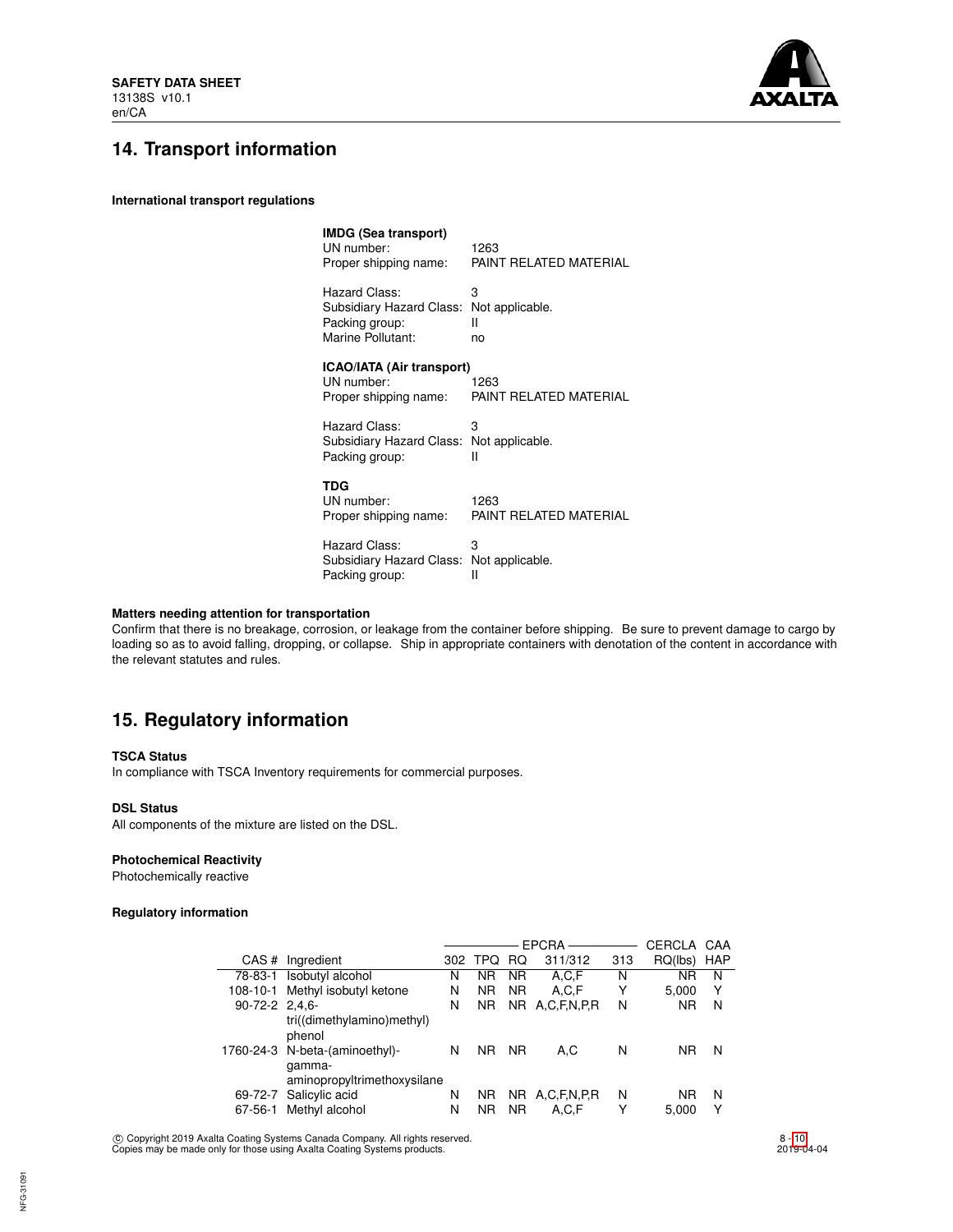

## **Key:**

| <b>EPCRA</b>                                           | Emergency Planning and Community Right-to-know Act (aka Title III, SARA)                                                                                                                                                                       |  |  |
|--------------------------------------------------------|------------------------------------------------------------------------------------------------------------------------------------------------------------------------------------------------------------------------------------------------|--|--|
| 302                                                    | Extremely hazardous substances                                                                                                                                                                                                                 |  |  |
|                                                        | $311/312$ Categories $F =$ Fire Hazard $A =$ Acute Hazard<br>$R =$ Reactivity Hazard $C =$ Chronic Hazard<br>P = Pressure Related Hazard                                                                                                       |  |  |
| 313 Information                                        | Section 313 Supplier Notification - The chemicals listed above with<br>a 'Y' in the 313 column are subject to reporting requirements of<br>Section 313 of the Emergency Planning and Community<br>Right-to-Know act of 1986 and of 40 CFR 372. |  |  |
| CERCLA<br><b>HAP</b><br>TPQ<br>RQ.<br>NA.<br><b>NR</b> | Comprehensive Emergency Response, Compensation and Liability Act of 1980.<br>Listed as a Clean Air Act Hazardous Air Pollutant.<br>Threshold Planning Quantity.<br><b>Reportable Quantity</b><br>not available<br>not regulated                |  |  |

# **16. Other information**

HMIS rating H: 3 F: 3 R: 2

Glossary of Terms:

ACGIH | American Conference of Governmental Industrial Hygienists.

- IARC | International Agency for Research on Cancer.<br>
NTP | National Toxicology Program.
- NTP National Toxicology Program.<br>OEL Cocupational Exposure Limit
- Occupational Exposure Limit
- OSHA | Occupational Safety and Health Administration.<br>STEL | Short term exposure limit
- STEL Short term exposure limit<br>TWA Time-weighted average.
- Time-weighted average.
- PNOR | Particles not otherwise regulated.

PNOC | Particles not otherwise classified.

NOTE: The list (above) of glossary terms may be modified.

Notice from Axalta Coating Systems :

The document reflects information provided to Axalta Coating Systems by its suppliers. Information is accurate to the best of our knowledge and is subject to change as new data is received by Axalta Coating Systems. Persons receiving this information should make their own determination as to its suitability for their purposes prior to use.

The information on this Safety Data Sheet relates only to the specific material designated herein and does not relate to use in combination with any other material or in any process.

SDS prepared by: Axalta Coating Systems Regulatory Affairs

Report version

Version Changes  $10.1$  2, 8, 9

Revision Date: 2019-04-04